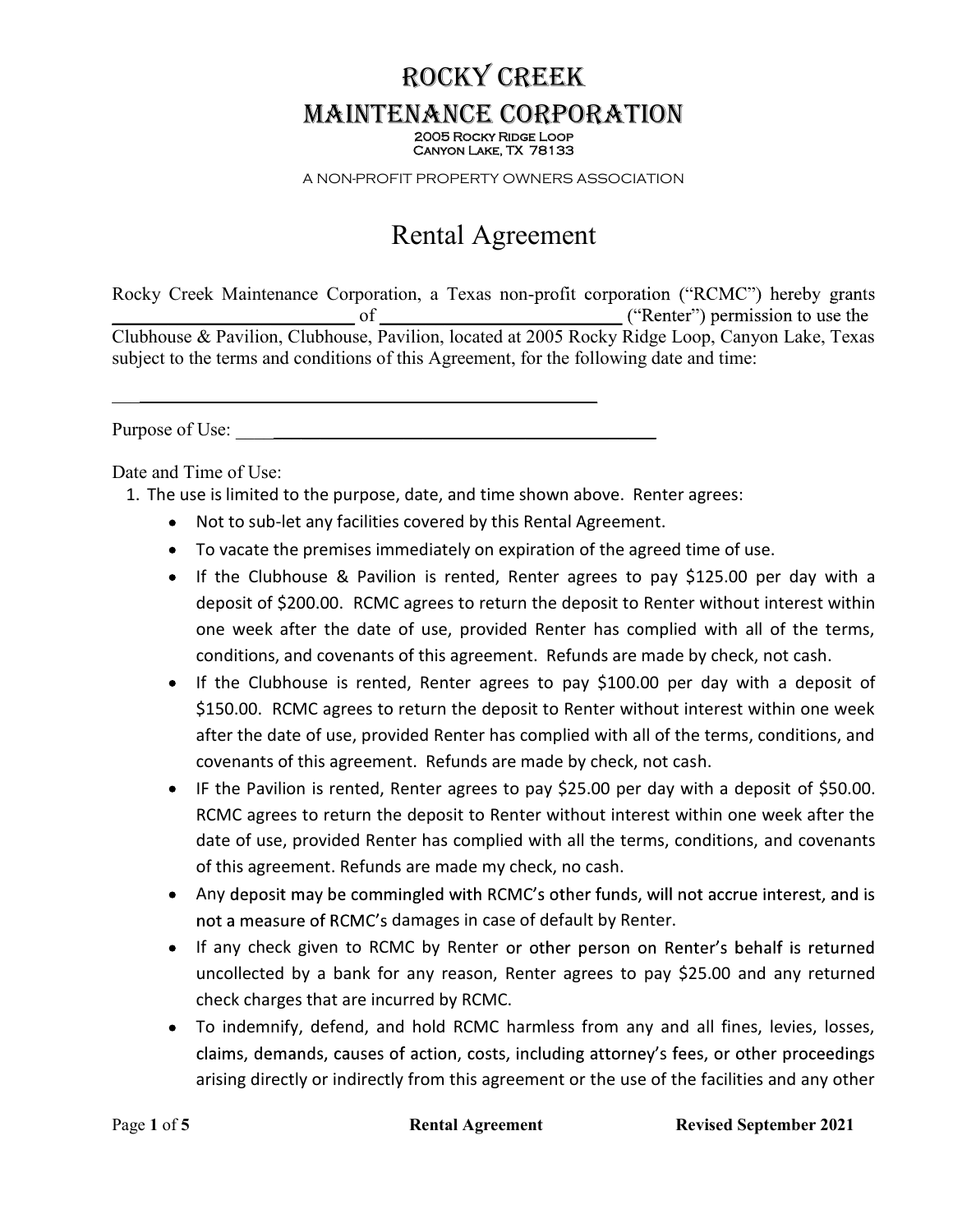RCMC property, including the pool, by Renter or Renter's agents, employees, invitees, or family, or guests.

- To abide by all rules and regulations that are posted in a conspicuous place at the facility at the time of signing this agreement or as amended from time to time.
- That the rules and regulations are incorporated into this agreement for all purposes.
- 2. Renter may terminate this agreement by giving RCMC written notice. Renter will forfeit the deposit on failure to give written notice of termination.
- 3. RCMC may terminate this agreement without cause by giving Renter written notice no less than thirty (30) days prior to the agreed date of use.
- 4. Upon completion of use, Renter agrees to complete the attached cleaning list before vacating the facilities.
- 5. Renter will pay RCMC the cost of repairing any damage, except normal wear and tear, to the facilities caused by Renter, Renter's employees, agents, assigns, invitees, family or servants.
- 6. Renter will not alter or modify the facilities in any manner without express written consent of RCMC.
- 7. Time is of the essence in this agreement. The following will be deemed to be events of default by Renter under this agreement:
	- a. Payment for use of the clubhouse and deposit is not received at the time the license is signed.
	- b. Renter fails or refuses to timely comply with any one or more of the terms, conditions or covenants of this agreement;
	- c. Renter gives false information regarding his identity, address, telephone or use of the facilities.
- 8. If Renter is in default or breach of this agreement, RCMC may choose any one or all of the following remedies without prejudice to any other remedy and without additional notice to Renter:
	- a. Deny Renter access to the facilities:
	- b. Terminate this agreement without notice;
	- c. Exercise any remedy or right allowed by law;
- 9. No waiver by RCMC, its agents, employees, or representatives, of any breach or default of any covenant or condition of this agreement will constitute a waiver of any subsequent breach or default.
- 10. RCMC is not liable to Renter for injury or death as a result of Renter's use of the facilities or any other RCMC property including the pool.
- 11. RCMC does not take care, custody, control, possession or dominion over Renter's property and does not provide protection for Renter, Renter's property, or the facilities.
- 12. RCMC has no obligation or liability to Renter, Renter's invitees, family, employees, agents, or servants for loss of or damage to persons or property due to conduct or negligence of Renter or third parties; the active or passive acts or omissions or negligence of the RCMC or RCMC's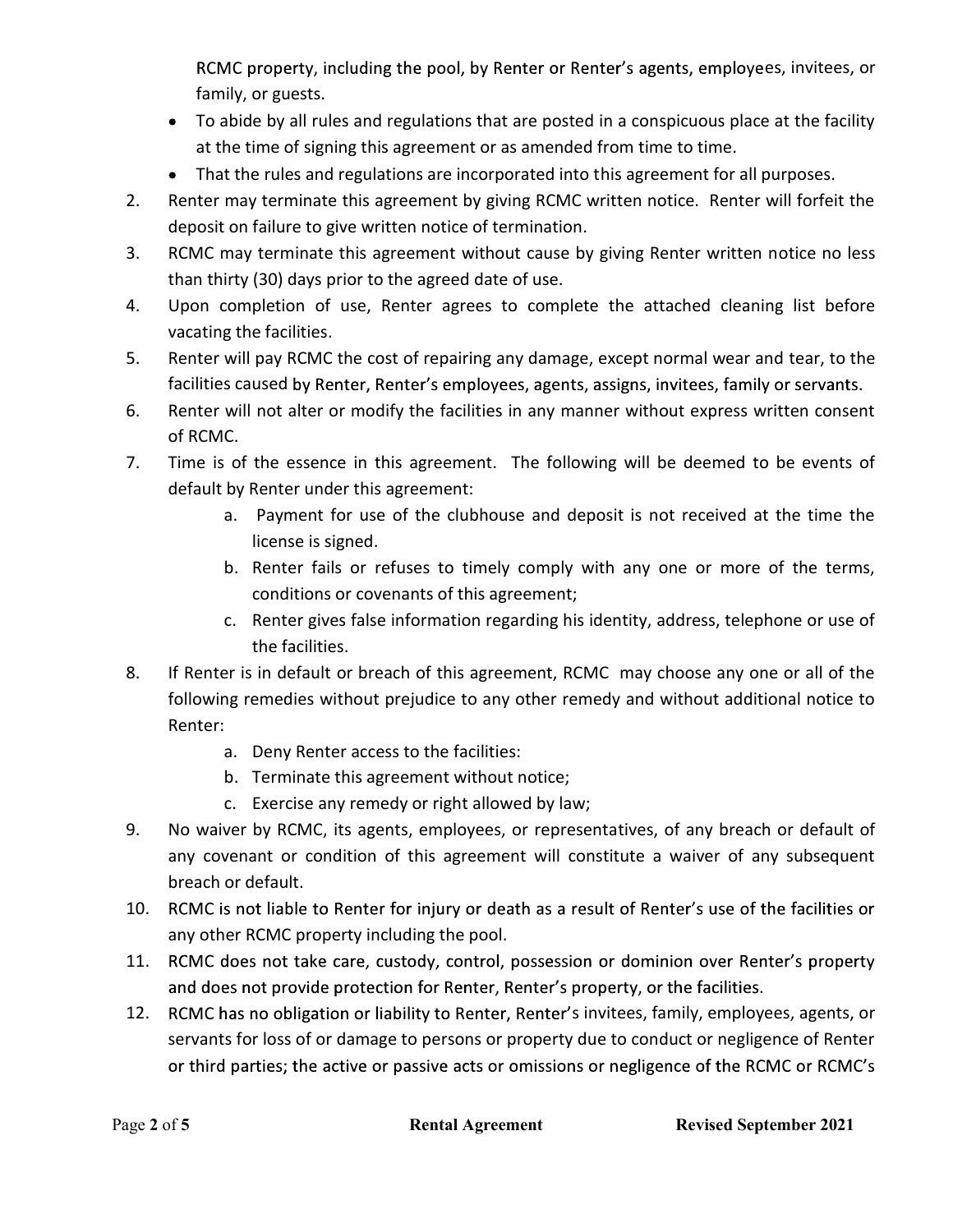water; weather; injunction; riot; court order; or any other cause whatsoever.

- agents or employees; theft; vandalism; acts of God; pests; fire; smoke; explosions; moisture;<br>water; weather; injunction; riot; court order; or any other cause whatsoever.<br>If RCMC institutes any proceeding arising from any 13. If RCMC institutes any proceeding arising from any covenant or condition of this agreement, Renter agrees to pay RCMC's reasonable attorney's fees, costs of court, and other expenses associated with the proceeding unless RCMC is found to have acted with malicious intent or gross negligence.
- 14. RCMC may require identification of any person on facility property, and condition access in any manner deemed reasonable by RCMC to maintain the facility.
- 15. Whenever possible, each provision of this agreement will be interpreted in a manner so as to be effective and valid under applicable law. If any provision of this agreement is held by a court of competent jurisdiction to be invalid or unenforceable, the remaining provisions will continue in full force and effect and will in no way be affected, impaired, or invalidated.
- 16. This agreement will apply to, bind, and inure to the benefit of the successors, heirs, assigns, and representatives of the parties.
- 17. This agreement will be governed and construed in accordance with the laws of the State of Texas, and venue will be in Comal County, where the facility is located.
- 18. This agreement constitutes the sole and entire agreement of the parties relating to the rights granted and the obligations assumed. No oral representations or modifications concerning this agreement will have any effect. RCMC's agent is not authorized to waive or alter any terms, or to make representations that impose any duty on the RCMC not included in this agreement. There are no other special conditions or provisions other than those listed below or attached and signed by RCMC and Renter.

Renter uses the facilities at Renter's own risk.

Renter agrees that Renter will attempt to settle any dispute with RCMC, including any claim for bodily injury or property damage, by mediation before filing a lawsuit in any court.

I acknowledge that I have read, understood, and agreed to all the terms, covenants, and conditions contained in this agreement, which consists of front and back pages and any addendum identified above, and have not relied on any advertisements or oral statements not contained in this agreement. By signing below, I agree to be personally responsible for all obligations of this agreement.

Executed on  $\qquad \qquad$ , at Comal County, Texas.

Renter Signature:

Rocky Creek Maintenance Corporation: By:\_\_\_\_\_\_\_\_\_\_\_\_\_\_\_\_\_\_\_\_\_\_\_\_\_\_\_\_\_\_\_\_\_\_\_\_\_\_

Name/Title: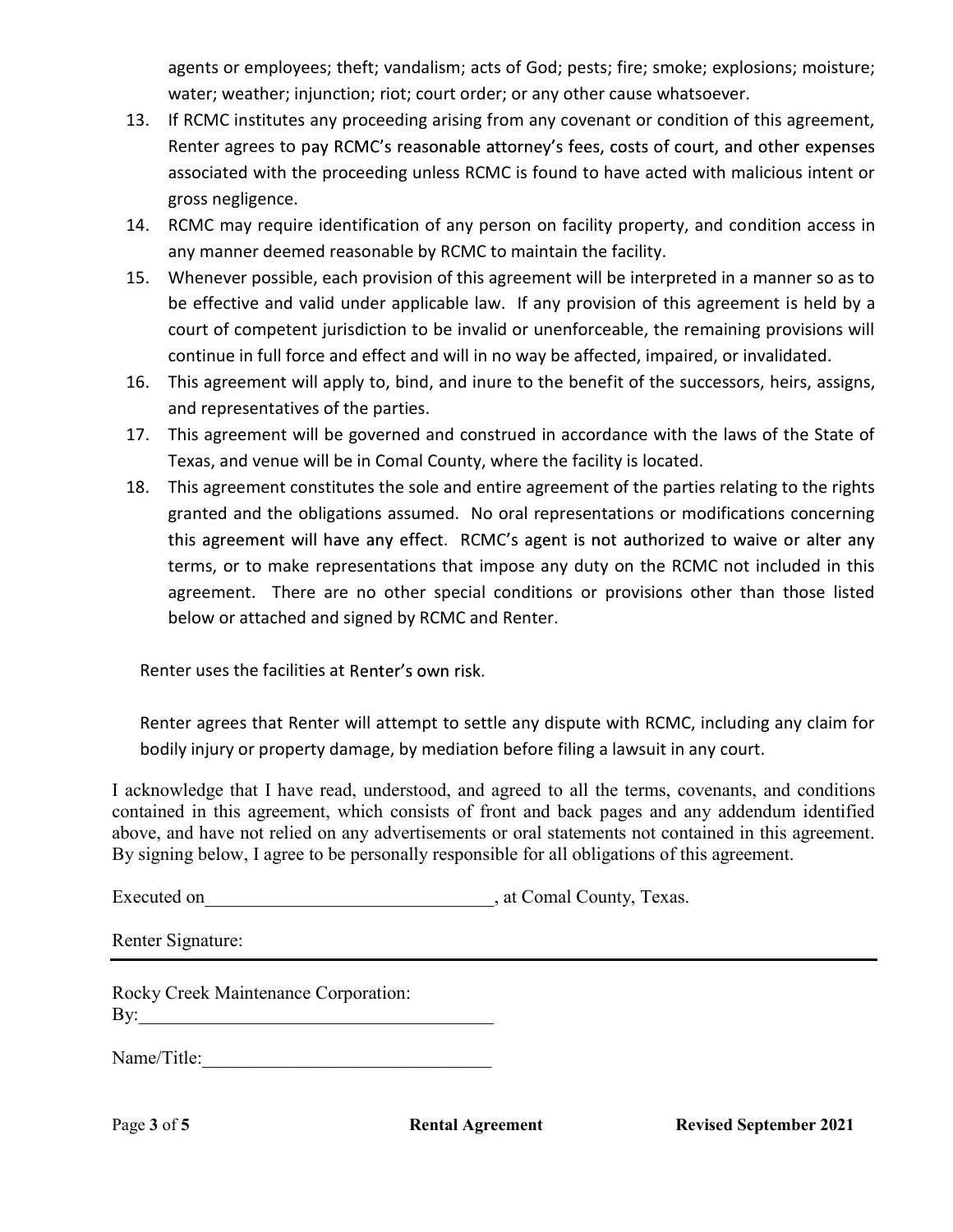## RCMC Clubhouse Rules

- 1. The person(s) making the reservation must be in attendance at all times during their function.
- 2. The clubhouse is a no-smoking facility.
- 3. No clubhouse table or chairs are permitted outside the clubhouse and must remain inside.
- 4. BUILDING CAPACITY OF THE CLUBHOUSE IS 60 AND MUST BE ADHERED TO AT ALL TIMES.
- 5. Inventory to be confirmed before rental and after rental on below items.

| 2 Coffee Makers, Electric | $10 - 6$ ' Folding Tables |
|---------------------------|---------------------------|
| 1 Beverage Dispenser      | $1 - 4$ ' Folding Tables  |
| 1 First Aid Kit           | $60$ Folding chair        |
| 1 Volley Ball             | 1 Fire Extinguisher       |
| 1 Basketball              | 1 Horseshoe Kit           |
| <b>Renter Signature:</b>  |                           |